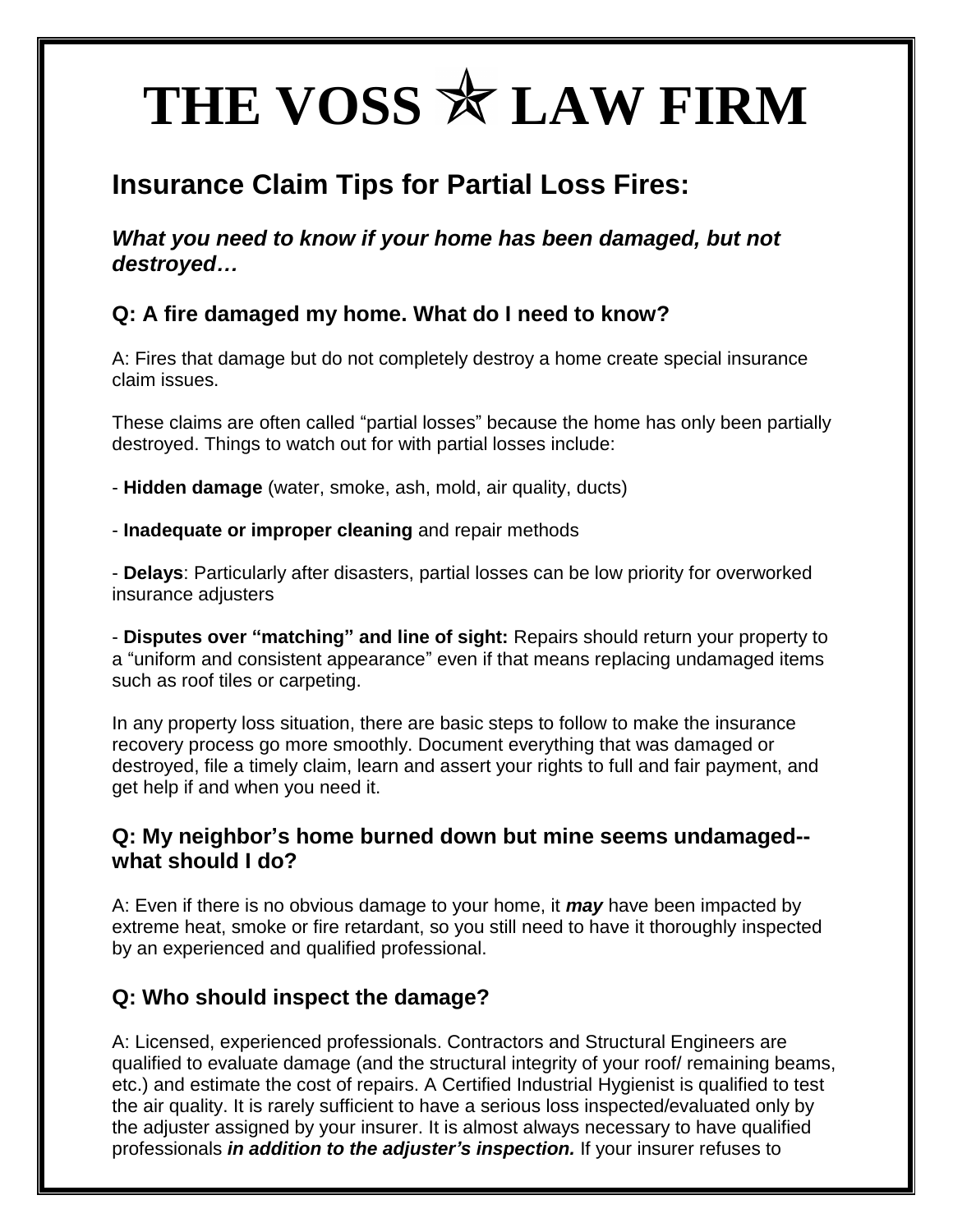conduct or pay for proper inspections, ask again in writing, politely remind them of their legal duty to thoroughly investigate *all* damage, including hidden damage. If a dispute arises, it's worth finding and paying for your own inspection by an independent reputable specialist.

#### **Q: What does a "thorough inspection" include?**

A: A thorough inspection will cover the following areas:

**Roof:** Your roof should be inspected for damage from burning embers. If heat was extreme, the roof structure may be compromised. Wood under the roofing material may be water stained and moldy. A roofing expert can verify damage.

**Structural Steel, Iron**: Steel and iron structures may transfer heat and destabilize a foundation or retaining wall.

**Stucco, Siding and Concrete:** Stucco may spall and crack due to dehydration and baking. Siding may melt after exposure to heat and mold may be present underneath. Heat may also damage an anchored foundation or footing and may require testing as well as concrete core sampling. Structural engineers may do x-ray testing and other miscellaneous forensic work.

**Windows:** Window frames may melt, blister or discolor due to heat. Glass can experience warping and discoloration and may lose some of its transparent clarity. Warped windows can lead to moisture problems and/or a mold problem.

**Plumbing and Heating Systems:** Pipes, solder/connectors and ducts should be checked for damage.

**Interior Walls/Framing**: A contractor conducting a thorough inspection of your home's interior may need to open up walls to check for damage to the framing, or to uncover potentially dangerous mold. It's better to uncover damage sooner rather than later. Be politely assertive in claim negotiations to make sure your home is restored to a "uniform and consistent" appearance as opposed to a "patchwork quilt" of unmatched new and old materials. Read more information below about "matching."

#### **Q: My insurer does not want to pay to match the new siding to the old siding on my home's exterior walls. What can I do?**

A: Keep in mind that in most states and under most policies, you are entitled to be paid for the cost of restoring your home back to a "uniform and consistent" appearance, both on the exterior and interior. If you have only a partial loss and your insurer won't pay to match paint colors, roof tile materials, carpeting, or any other visible materials, check to make sure there is a clear and unambiguous exclusion in your policy (and verify whether that exclusion is legal) before you accept it. Get help from your state insurance department or a qualified legal professional before you take no for an answer.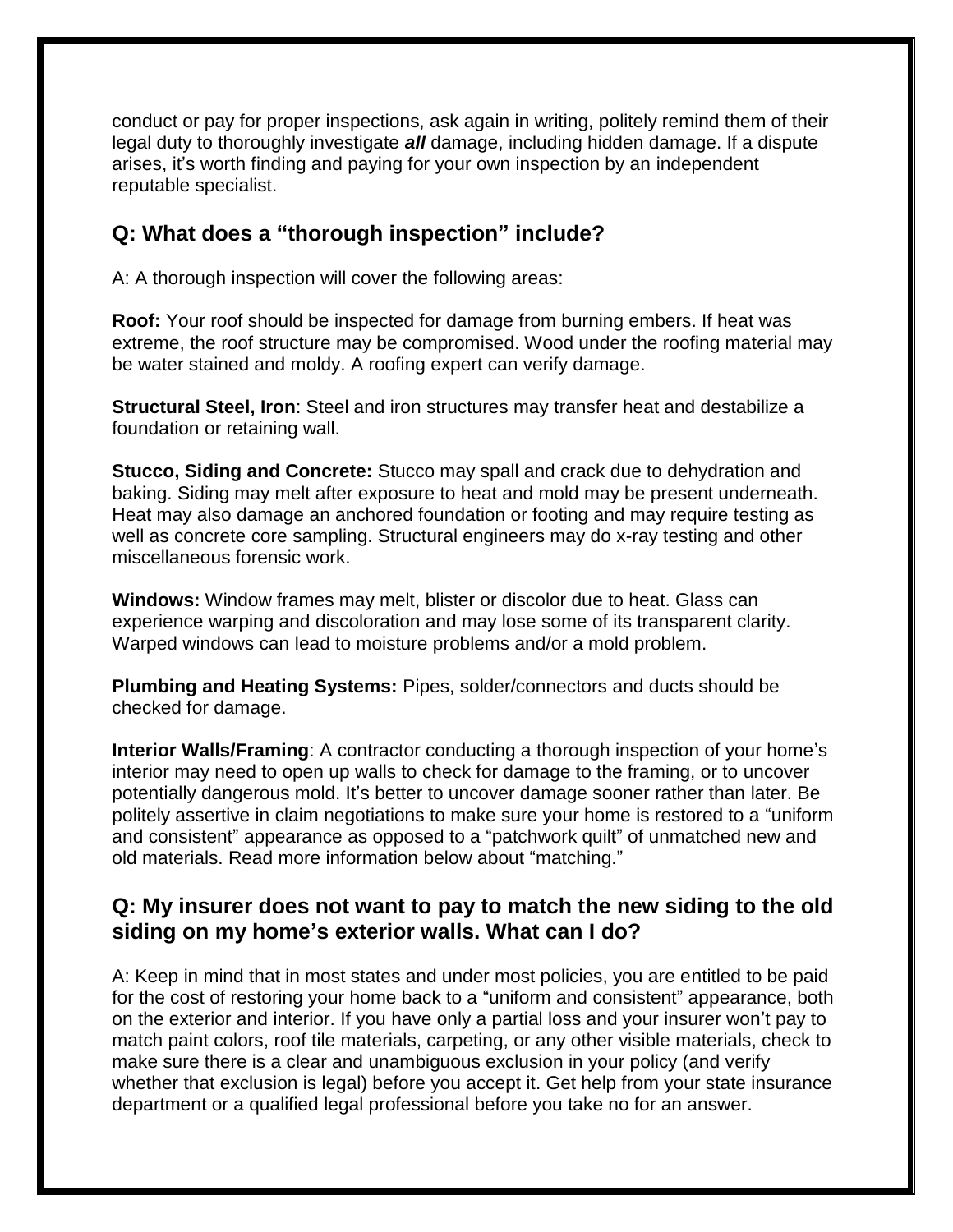#### **Q: A family member has asthma. How do I make sure that my house is thoroughly cleaned, so her condition won't be aggravated?**

A: If you or a resident of your home has health sensitivities such as allergies or asthma, alert your adjuster right away. Mold and soot inside your home, if not eliminated, can irritate people with respiratory problems. After a partial loss, you can (and should) seek payment from your insurer for mold, smoke, soot and odor mitigation. Your adjuster may tell you that it is sufficient for you to wipe surfaces yourself, and that a deep cleaning is not necessary. The cleaning/drying process can be expensive when it's done right, so insurance companies have developed ways to control their payouts for this work. You must stand firm and reject shortcuts and improper cleaning. It is also very important to have the entire HVAC system of your home cleaned out. You can access some parts of the system and clean by hand, but a professional should do the rest. Read more about mold, smoke and ash "remediation" (removal) below.

#### **Q: Will my insurance policy pay for cleaning up mold?**

A: Maybe. In recent years, insurance companies have added mold damage exclusions to most property policies. Exclusions in your policy may or may not apply, depending on the damage and the exact wording in your specific insurance contract.

NOTE: **Even if your policy has a mold exclusion, it probably covers cleanup, fans and other drying methods. If your insurer refuses to pay for cleaning and drying which in turn causes mold to develop, the entire damage may be covered, despite the mold exclusion.**

Keep in mind that fire suppression efforts may have caused mold to develop **inside**  your home's walls, and/or leave the structure of your home exposed to weather. Wet drywall is notorious for developing mold. Drywall, as well as the underlying wood, on both the interior and exterior of the house, needs to be inspected, dried and properly repaired.

#### **Q: Will my insurance policy pay for cleaning smoke and ash?**

A: Smoke damage is a covered peril in most homeowners policies. It will (temporarily or permanently) damage porous materials such as fabrics, rugs, curtains and unfinished wood.

Some items can be cleaned, others need to be replaced. Marble and tile may experience discoloration. Your insurance company will most likely pay for cleaning smoke and ash, but disputes often arise over *cleaning versus replacing* items that have been exposed to smoke. For example, suppose your insurance adjuster insists that cleaning your drapes is sufficient.

**The scenario below presents two possible outcomes:**